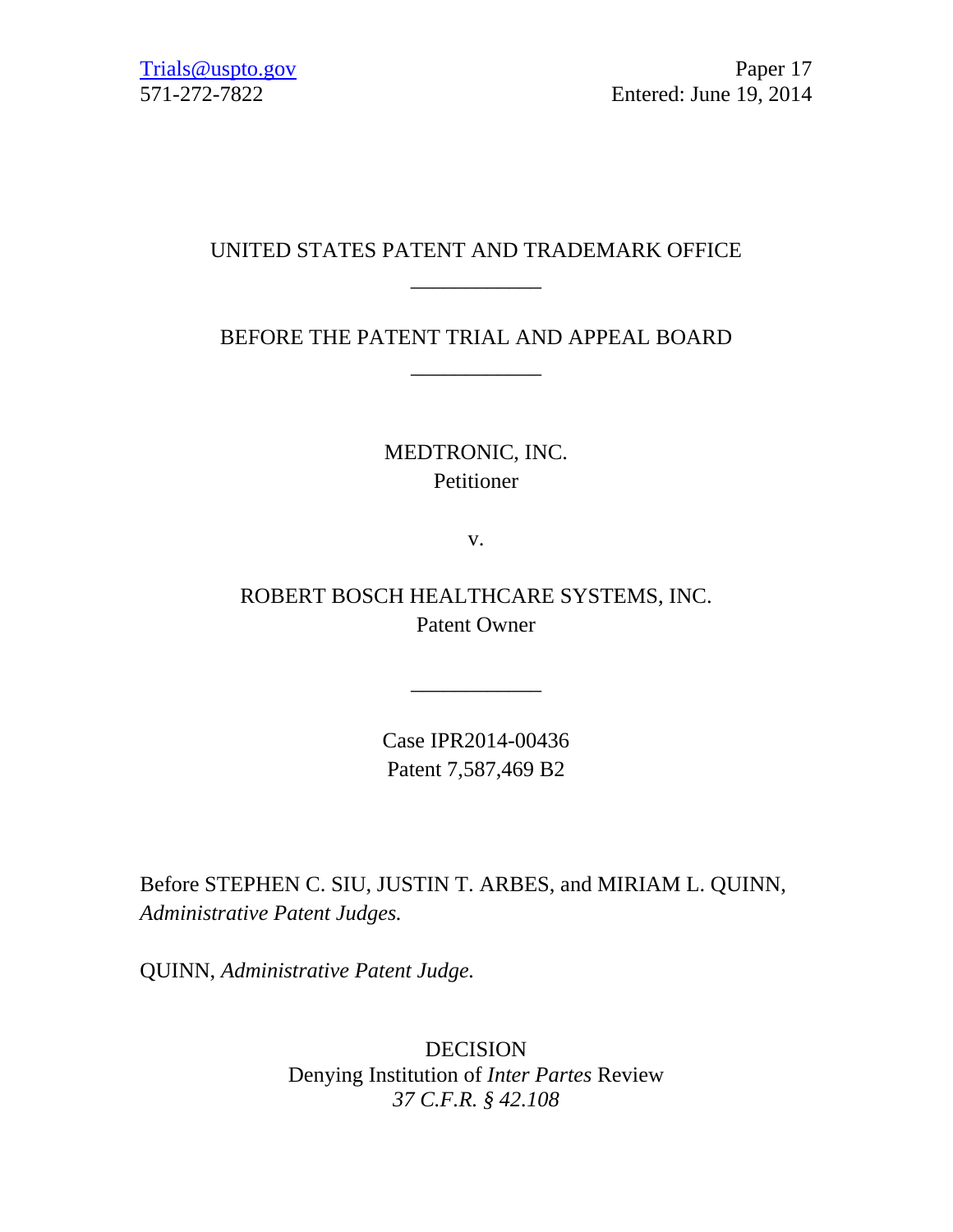Medtronic, Inc. ("Petitioner") filed a Petition to institute an *inter partes* review of claims 1-22 of U.S. Patent No. 7,587,469 B2 ("the '469 patent") pursuant to 35 U.S.C. §§ 311-319. Paper 5. Concurrently with its Petition, Petitioner filed a Motion for Joinder seeking to join this case with the ongoing *inter partes* review of the '469 patent in *Cardiocom LLC v. Robert Bosch Healthcare Systems, Inc.*, Case IPR2013-00451 ("the 451 case"). Paper 4. Robert Bosch Healthcare Systems, Inc. ("Patent Owner") filed a Preliminary Response (Paper 13) and an Opposition to the Motion for Joinder (Paper 10). We have jurisdiction under 35 U.S.C. § 314.

### I. BACKGROUND

The standard for instituting an *inter partes* review is set forth in 35 U.S.C. § 314(a), which provides as follows:

> THRESHOLD – The Director may not authorize an inter partes review to be instituted unless the Director determines that the information presented in the petition filed under section 311 and any response filed under section 313 shows that there is a reasonable likelihood that the petitioner would prevail with respect to at least 1 of the claims challenged in the petition.

Petitioner asserts unpatentability under 35 U.S.C. § 103 of (1) claims 1-22 over the combination of Cohen,<sup>1</sup> Kaufman,<sup>2</sup> and Wahlquist,<sup>3</sup> and (2) claims 1-6, 10-12, 16-18, and 22 over the combination of Cohen and Kaufman.

l

<sup>&</sup>lt;sup>1</sup> U.S. Patent No. 6,014,626 (Ex. 1002) ("Cohen").

<sup>&</sup>lt;sup>2</sup> European Patent Application Publication No. EP0342859A2 (Ex. 1003) ("Kaufman").

 $3 \text{ U.S.}$  Patent No. 5,367,667 (Ex. 1004) ("Wahlquist").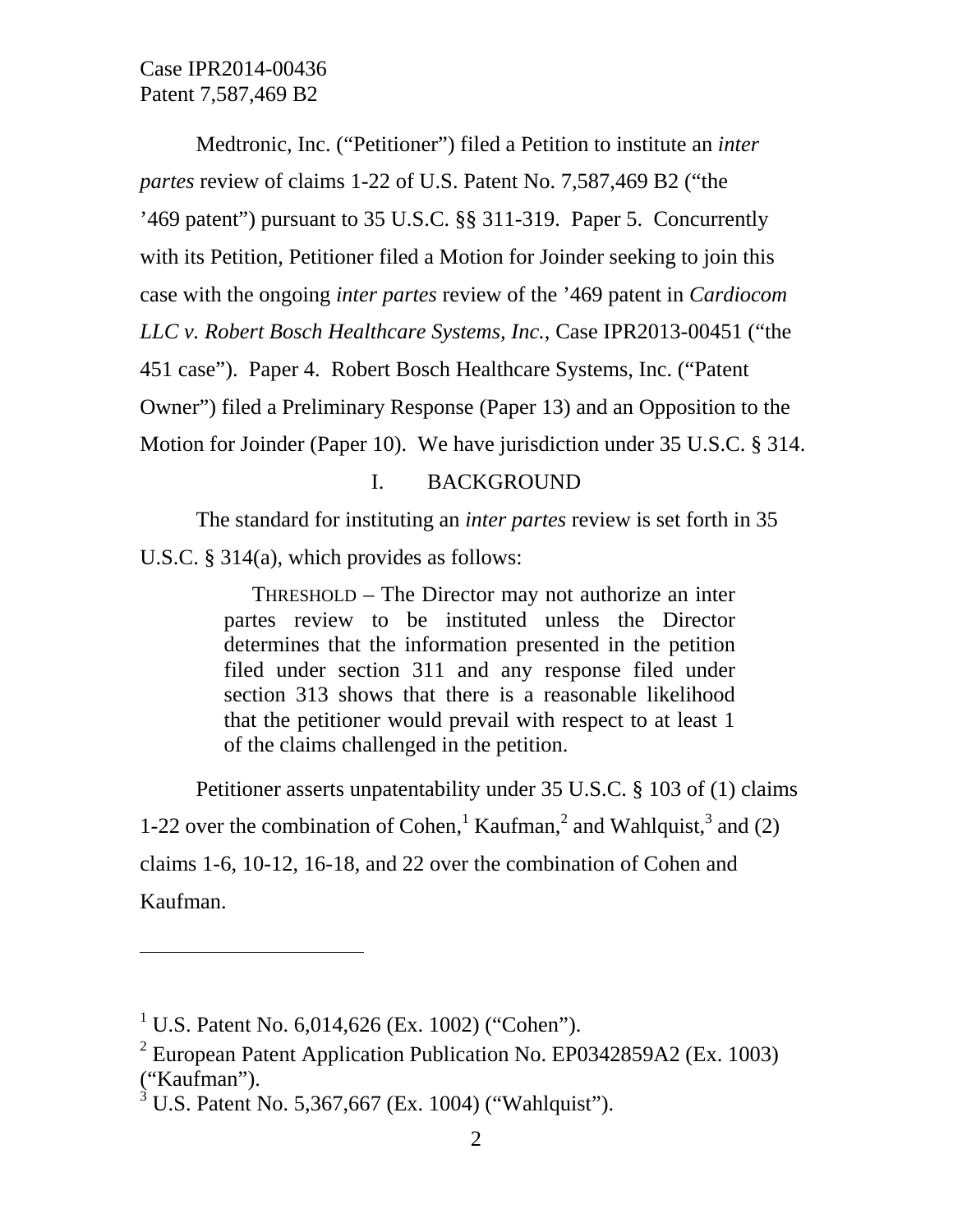$\overline{a}$ 

We deny the Petition because the information presented in the Petition fails to demonstrate a reasonable likelihood that Petitioner would prevail with respect to unpatentability of claims 3, 4, and 11-22 based on all asserted grounds. Further, we reject the Petition as to claims 1, 2, and 5-10 based on our exercise of discretion under 35 U.S.C. § 325(d) because the "same or substantially the same prior art or arguments previously were presented to the Office" in the 451 case.

### RELATED MATTERS AND PETITIONER

The '469 patent is the subject of an *ex parte* reexamination (Control No. 90/013,175),<sup>4</sup> and of a co-pending district court case, *Robert Bosch Healthcare Systems v. Cardiocom, LLC and Abbott Diabetes Care*, Case No. 2:13-cv-349 (E.D. Tex.). Pet. 1; Prelim. Resp. 10. Furthermore, at the time the Petition was filed, patents related to the '469 patent were subject to other district court proceedings, *ex parte* reexamination, and *inter partes* review. Pet. 1-2.

The '469 patent is also the subject of an *inter partes* review. Specifically, on January 16, 2014, we instituted an *inter partes* review in the 451 case on two grounds of unpatentability: (1) claims 1, 2, and 5-10 as unpatentable over Cohen and Wahlquist under 35 U.S.C. § 103(a); and (2) claims 1, 2, and 5-10 as unpatentable over Cohen, Wahlquist, and two other

<sup>4</sup> Petitioner filed the request for *ex parte* reexamination on March 7, 2014, after filing the Petition in the instant proceeding on February 14, 2014. The parties are reminded of their obligation to update their mandatory notice information, including identification of any related matters, within 21 days of any change. *See* 37 C.F.R. § 42.8(a)(3).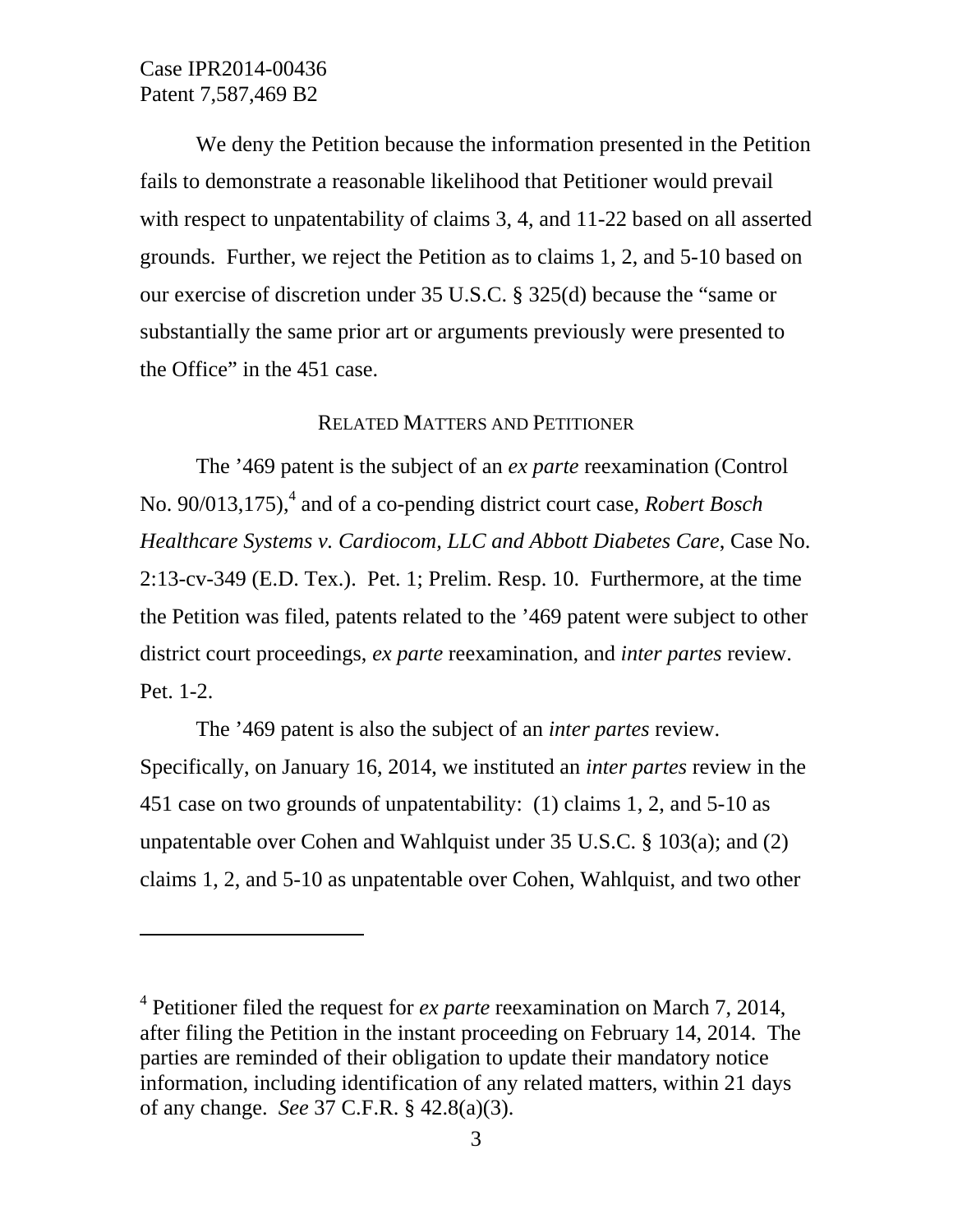prior art references under 35 U.S.C. § 103(a). *Cardiocom LLC v. Robert Bosch Healthcare Systems, Inc.*, Case IPR2013-00451, Paper 23 at 29.

Petitioner has asserted that it is a real party-in-interest in the 451 case. *Cardiocom,* IPR 2013-00451, Paper 26. Petitioner, Medtronic, Inc. acquired Cardiocom LLC ("Cardiocom") after that entity filed the petition in the 451 case. Pet. 3.

## THE '469 PATENT (EX. 1001)

The '469 patent, titled "Audio Instructions for Appliances," issued on September 8, 2009. The '469 patent relates to a networked system for remotely monitoring individuals, and for communicating information to the individuals through the use of script programs. Ex. 1001, col. 1, ll. 39-41.

The patent describes the need for remote monitoring of patients in out-patient or home healthcare programs. *Id.* at col. 1, ll. 45-50; col. 2, ll. 33-37. According to the patent, the use of personal computers, medical monitoring devices, and interactive telephone or video response systems for remote monitoring have proved inadequate because of their expense, limited multimedia capability, and the complexity of managing non-compliant patients. *Id.* at col. 1, l. 65 – col. 2, l. 32.

One embodiment of the '469 patent, shown in Figure 1, reproduced below, is networked system 16 with server 18 connected to the Internet (communication network 24), where server 18 sends script programs to each remotely programmable apparatus 26. *Id.* at col. 4, ll. 18-35.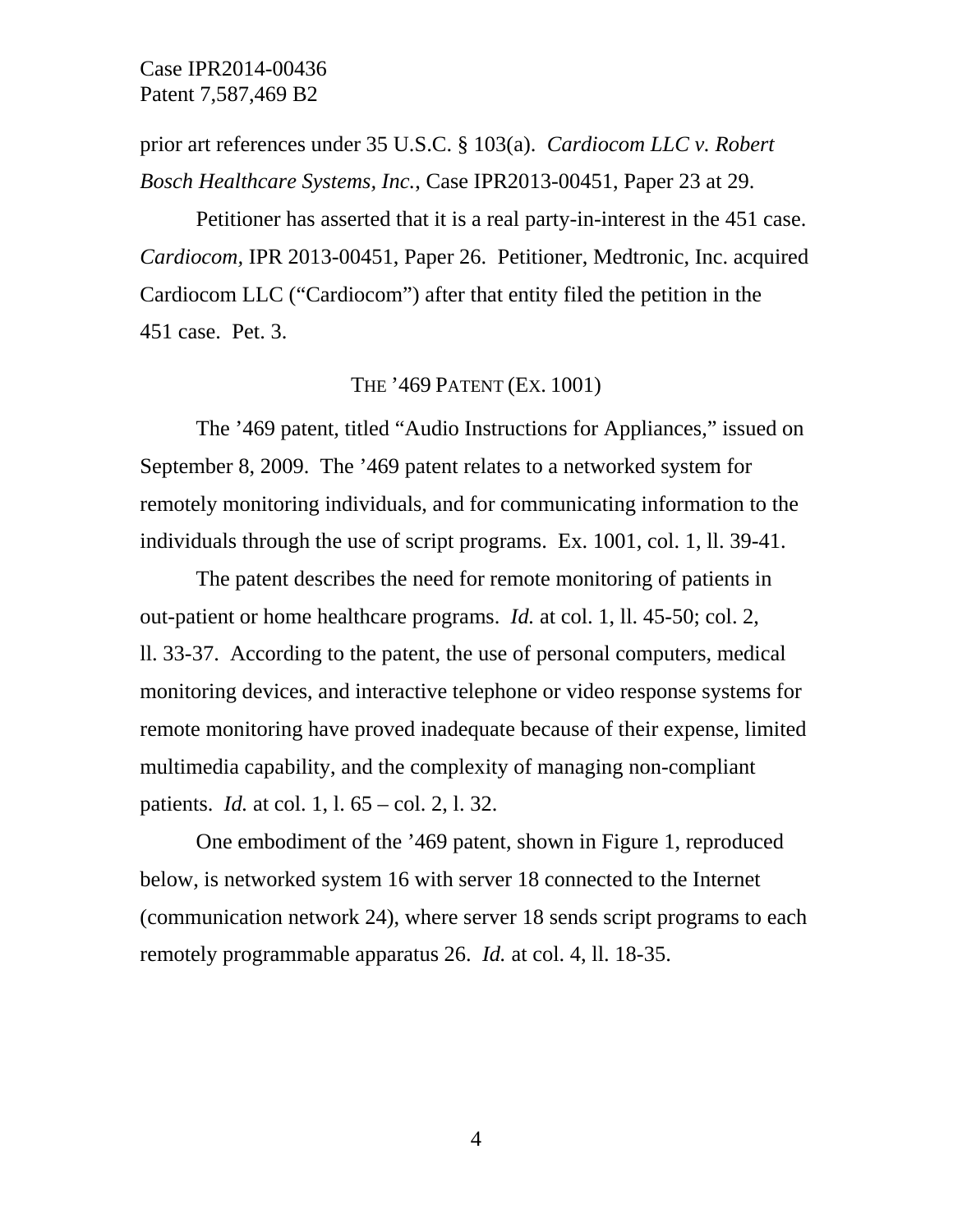

Figure 1 illustrates that system 16 may include any number of remotely programmable apparatuses 26 (two are shown, above) for monitoring any number of patients. *Id.* at col. 4, ll. 42-44. In one preferred embodiment, each patient is provided with monitoring device 28 (such as a blood glucose meter). *Id.* at col. 4, ll. 45-61. That device produces measurements of a physiological condition of the patient (such as blood glucose concentrations in the blood of the patient), and transmits those measurements to the patient's remote apparatus 26 via standard cable 30. *Id.*  at col. 4, ll. 45-61. Remotely programmable apparatus 26 executes a script program received from server 18. *Id.* at col. 5, ll. 7-9. That script program includes "queries, reminder messages, informational statements, useful quotations, or other information of benefit to the patient." *Id.* at col. 5, ll. 9- 11.

The '469 patent further describes an embodiment where remotely programmable apparatus 26 includes speech recognition and speech synthesis functionality. *Id.* at col. 11, 11. 50-54. Audible queries, prompts, and response choices are communicated to the user through a speaker in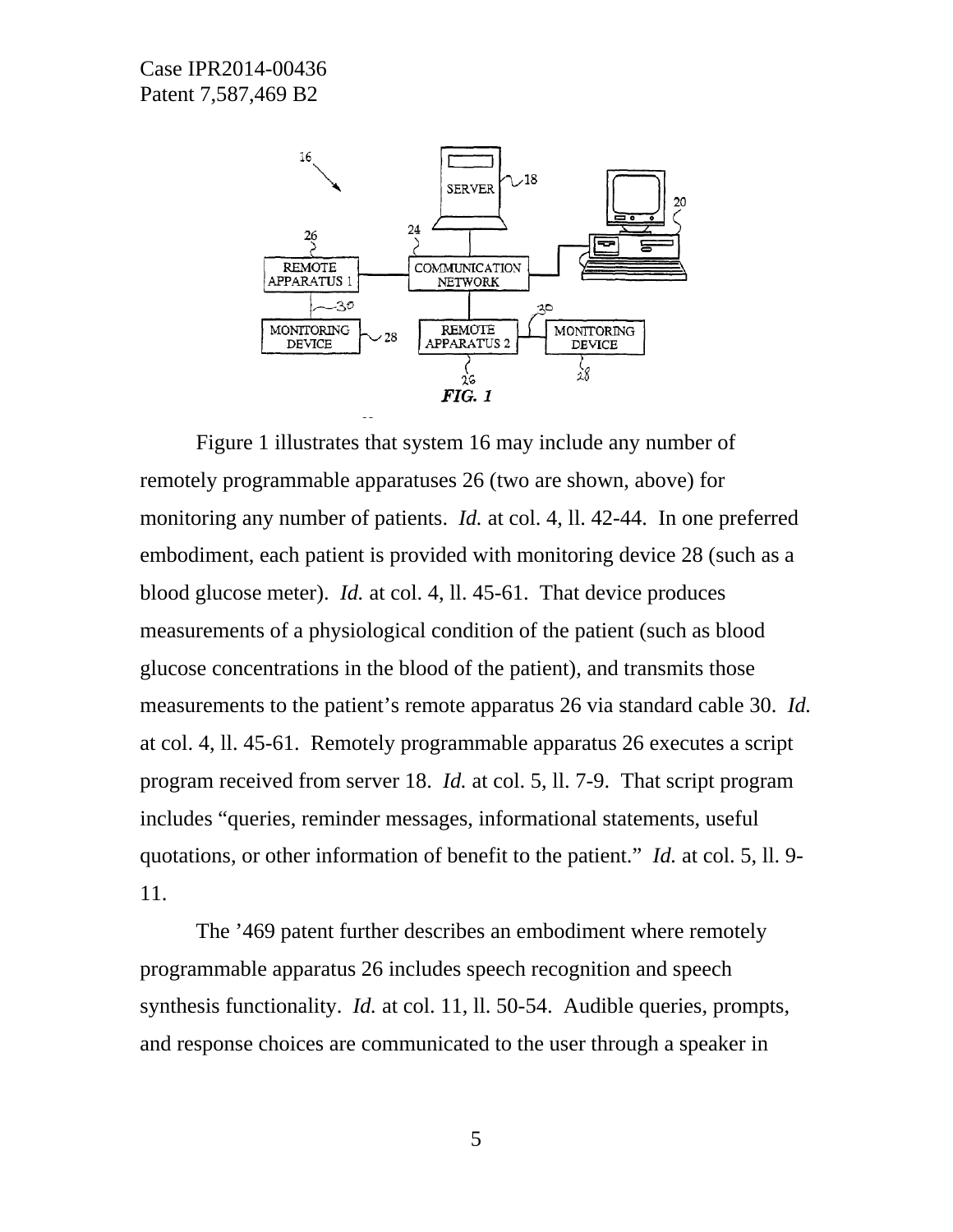apparatus 26, and a microphone receives the responses from the user. *Id.* at col. 12, ll. 40-48.

In further embodiments, remotely programmable apparatus 26 is an interactive television system. *Id.* at col. 16, ll. 19-26. Furthermore, the '469 patent describes collecting data from smart appliances, such as a "refrigerator, telephone, stove, clock radio, VCR, or any other electrical or non-electrical device including the monitoring device 28." *Id.* at col. 20, ll. 32-40.

## ILLUSTRATIVE CLAIM

Challenged claims 1, 11, and 17 are independent. Claim 1 is

illustrative of the claims-at-issue and is reproduced below:

- 1. A communications network comprising: a communications channel; a server;
- a primary device in communication with said server through said communications channel, wherein (A) said primary device comprises a component adapted to (i) receive one or more computer programs including one or more queries, instructions or messages as a first digital file from said server, (ii) convert the first digital file into synthesized audio transmissions, (iii) present said synthesized audio transmissions to an individual through a speaker and (iv) receive audible responses from said individual and (B) said primary device comprises a processor adapted to collect data relating to said primary device, and execute said computer programs to provide a diagnosis of a performance of said primary device; and
- a secondary device operatively connected to said primary device, wherein said secondary device (i) is adapted to be operated by said individual in response to said synthesized audio transmissions and (ii) comprises a user interface adapted to receive input responses from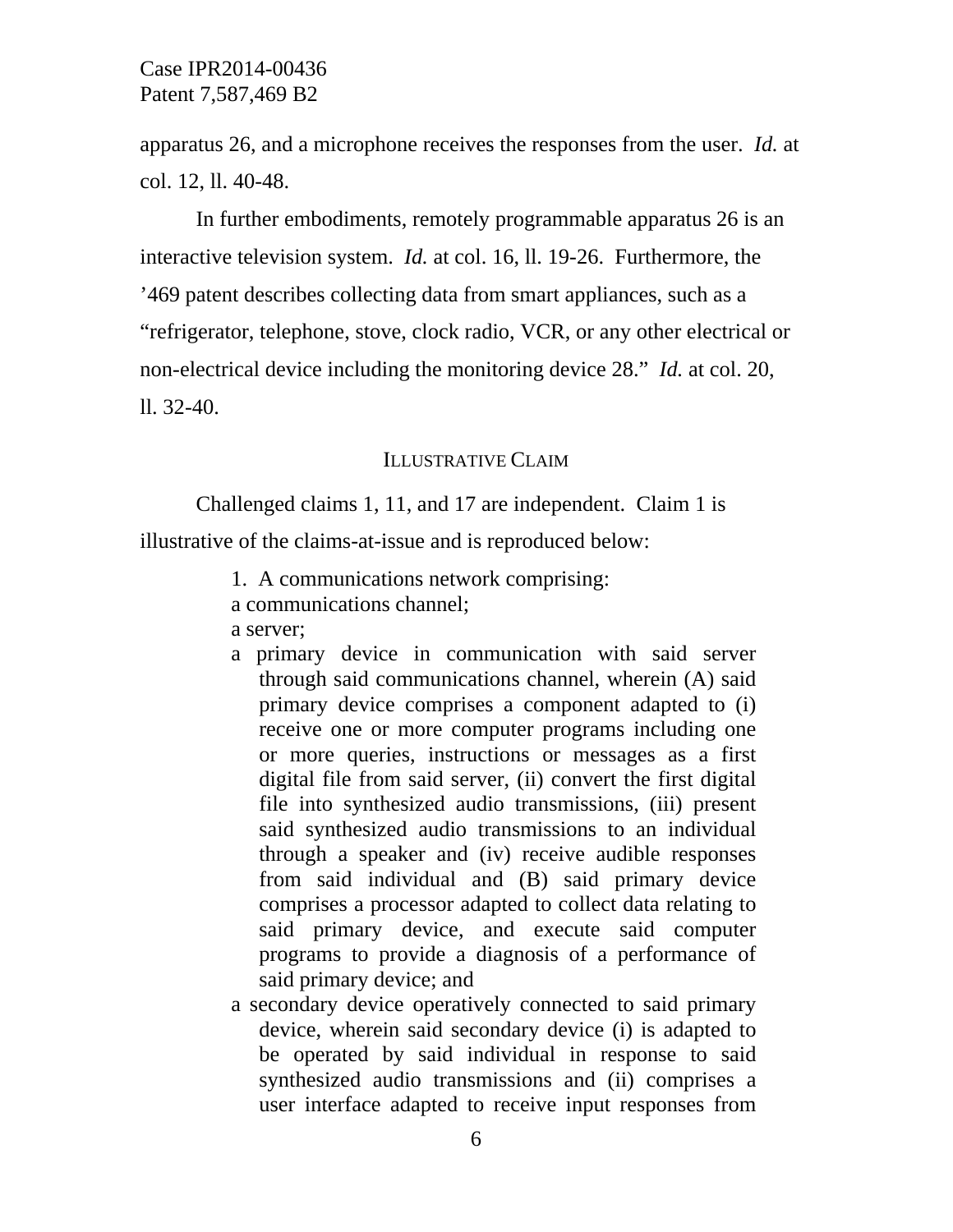> said individual and convert said input responses to a second digital file through speech recognition.

#### CLAIM INTERPRETATION

Based on the record presented and for purposes of rendering our decision to institute in the 451 case, we construed two claim terms of the '469 patent as stated in the table below:

| <b>Term</b>                   | <b>Construction in IPR2013-00451</b>       |
|-------------------------------|--------------------------------------------|
| household appliance           | electronic equipment devised for home use  |
| execute said computer         | execute said computer programs to          |
| programs to provide a         | provide data or information of a performed |
| diagnosis of a performance of | operation by the [primary device or        |
| said [primary device or       | household appliance                        |
| household appliance]          |                                            |

Petitioner does not propose a different construction for the abovereferenced terms, and contends that we should construe an additional term, "script program." Specifically, Patent Owner urges us to adopt the construction for "script program" determined in another *inter partes* review proceeding, which concerns a patent related to the '469 patent, *Cardiocom LLC v. Robert Bosch Healthcare Systems Inc.*, Case IPR2013-00431. Prelim. Resp. 17-21. We conclude that construing the term "script program," however, is not necessary for our determination of whether to institute a second *inter partes* review of the '469 patent. Accordingly, for purposes of this decision, we adopt the constructions set forth in the table above, and no other terms are expressly construed.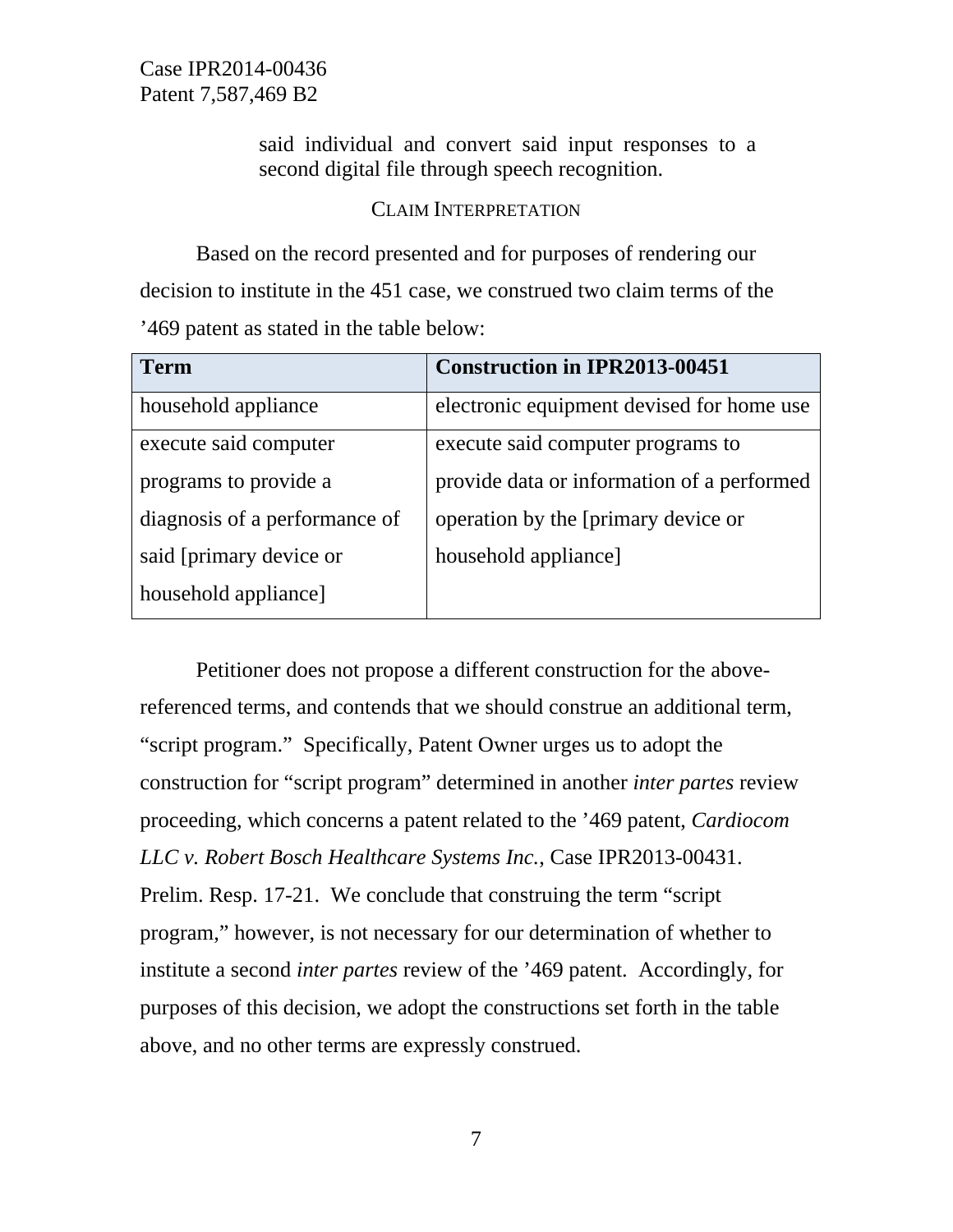### II. DISCUSSION

We now turn to Petitioner's asserted grounds of unpatentability and Patent Owner's arguments in the preliminary response.

#### A. PRIOR ART REFERENCES

Each prior art reference asserted in the Petition is summarized below.

*1. Overview of Cohen (Exhibit 1002)* 

Cohen is directed to a patient monitoring system and, in particular, to using a telephone to monitor the health status of outpatients. Ex. 1002, Abstract; col. 1, ll. 14-16. The Cohen central monitoring system generates questions concerning a health condition of a patient, questions which the patient answers using the keys of a telephone, by speaking the response, or in electronic form, such as by a computer-to-computer communication. *Id.*  at Abstract; col. 16, ll. 7-12. One embodiment of Cohen's system is depicted in Figure 5, reproduced below.



**FIG. 5**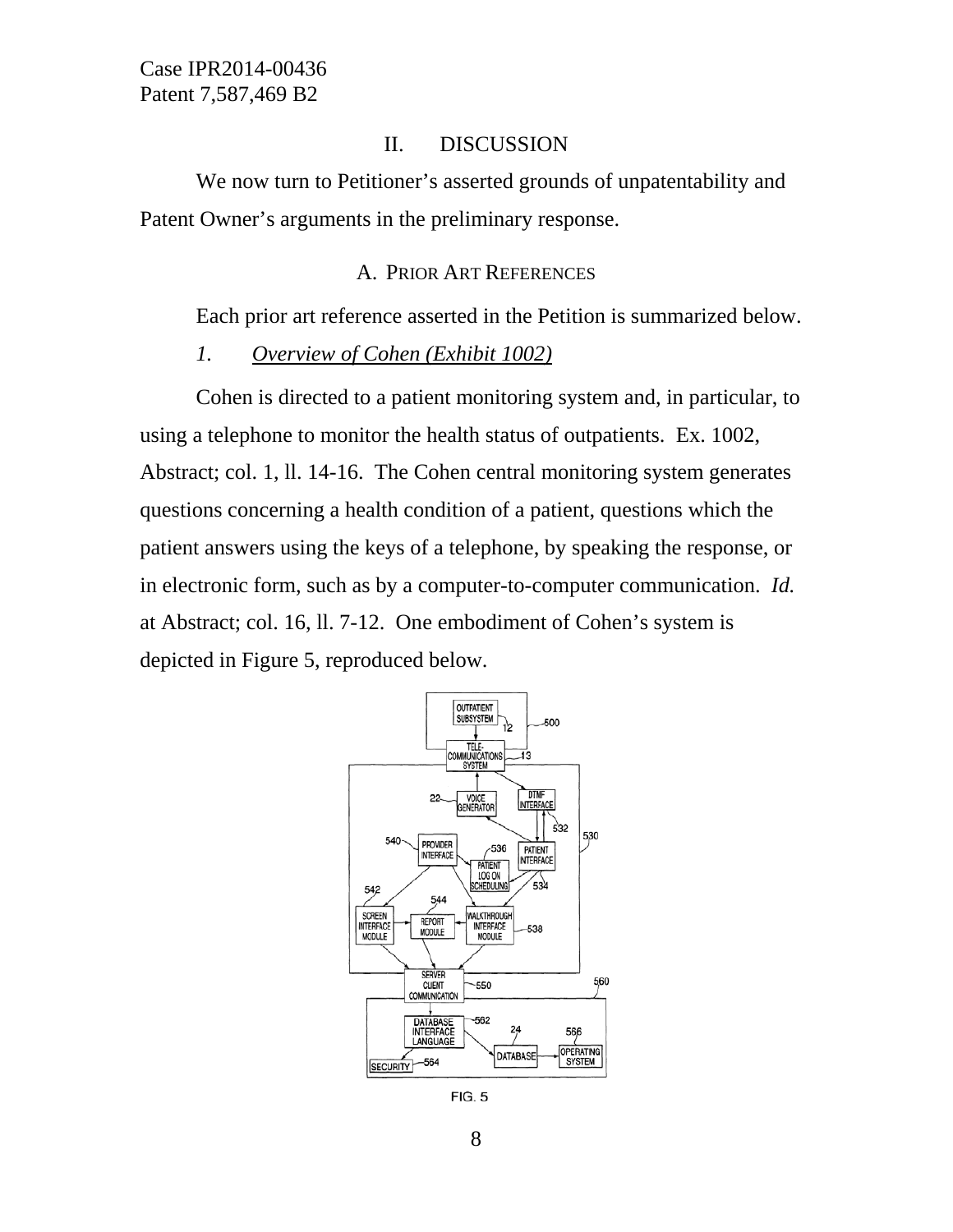Figure 5 illustrates that the Cohen system may be divided into three parts: patient system 500; interface server 530; and database server 560. *Id.* at col. 11, ll. 31-33. Patient system 500 incorporates outpatient subsystem 12. *See id.* at col. 11, ll. 33-37. Interface server 530 handles the process of getting answers from patients, *id.,* and it allows health care providers access to database 24. *Id.* at col. 11, ll. 37-39. Cohen describes interface server 530 and database server 560 as comprising central monitoring subsystem 11, depicted in Figure 2A (not shown). *Id.* at col. 11, ll. 40-42.

#### *2. Overview of Wahlquist (Exhibit 1004)*

Wahlquist is directed to remote diagnostics on a personal computer system, where the user calls a help desk representative who selects specific diagnostic tests, resident on the user's diagnostic disk, to be run on the user's computer. Ex. 1004, Abstract. The user's computer is instructed to run the selected diagnostic tests. *Id.* Upon completion of the tests, the user's computer reconnects with the help desk computer and reports the result of the tests. *Id.* A script file also may instruct the user's computer to send copies of various computer system files, such as network or configuration system files, to a link manager computer. *Id.* at col. 6, ll. 33-36. In one embodiment of a remote diagnostic method, Wahlquist describes that the link manager computer interrogates the user's computer to determine and provide its corresponding computer identification code. *Id.* at col. 5, ll. 52- 56.

# *3. Overview of Kaufman (Exhibit 1003)*

Kaufman discloses a patient assistance system that can communicate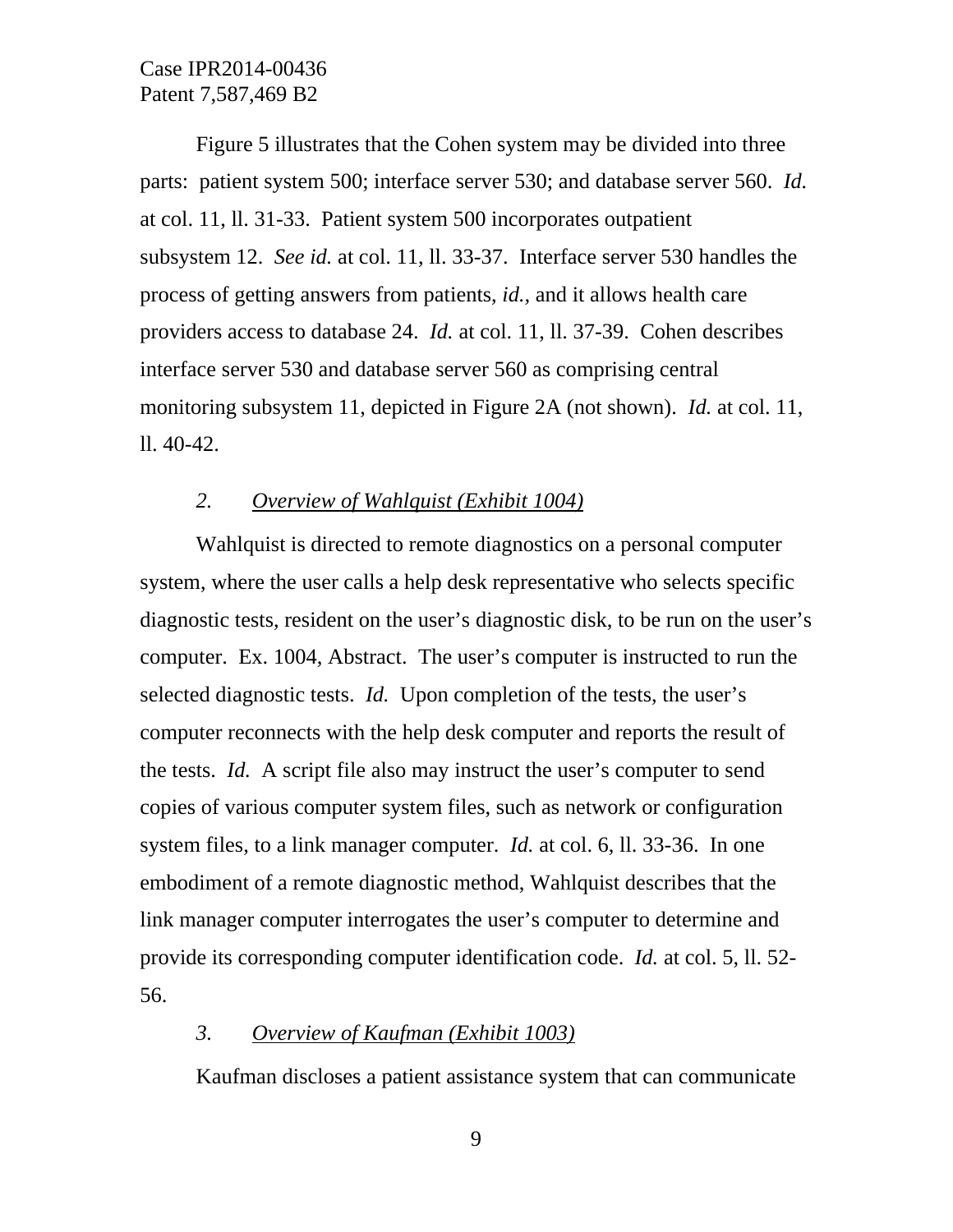with a remote medical computer via modem 40 and a telephone system. Ex. 1003, 5, ll. 15-16. The modem can be used for transferring patient information to the remote computer or for receiving programmed instructions or information from the remote computer. *Id.* at 3, ll. 27-29. One embodiment of the Kaufman system is depicted in Figure 4, reproduced below.



Figure 4 illustrates system 100 with the patient P using finger type blood pressure and pulse rate cuff 106 that detects the blood pressure and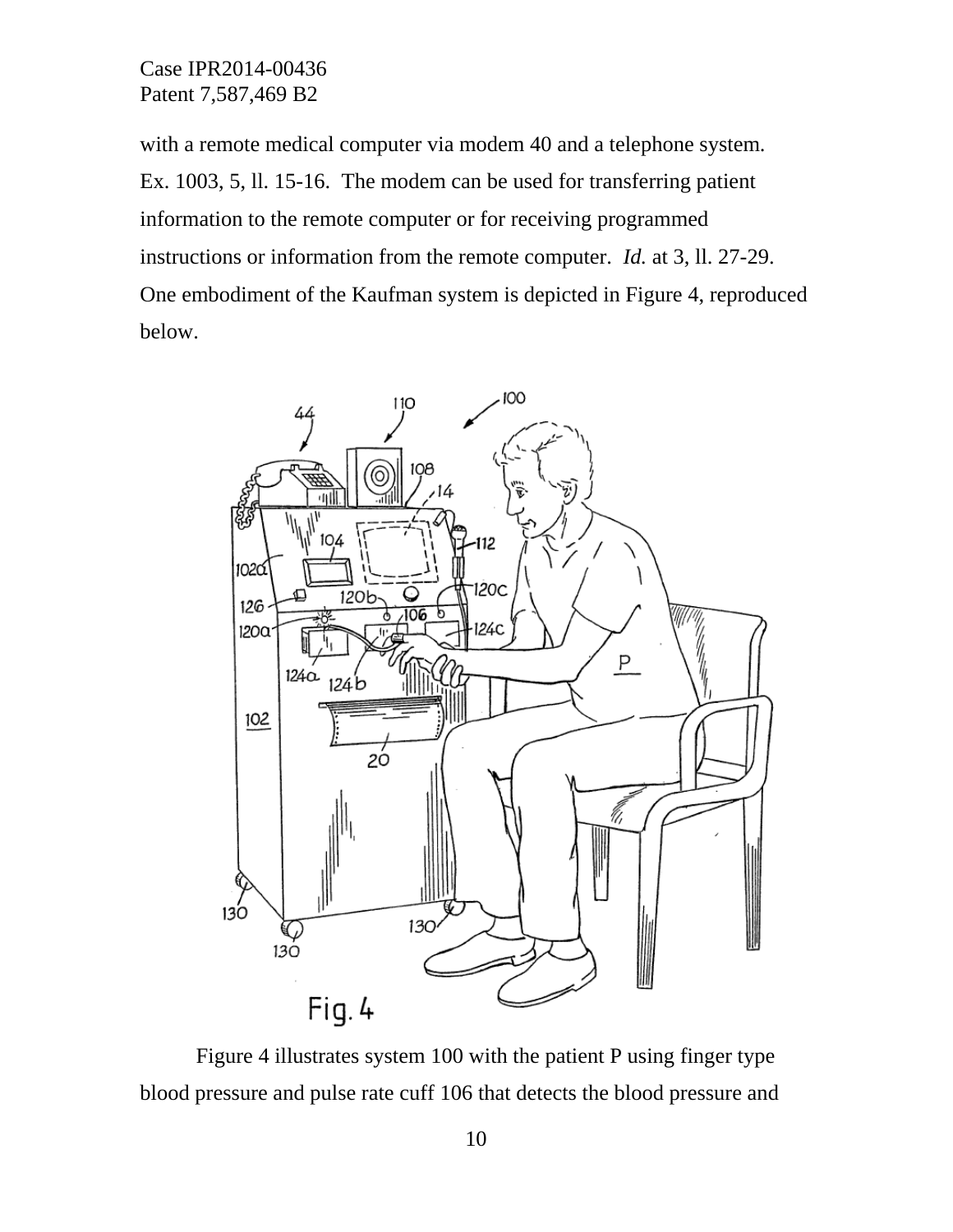pulse rate of patient P. *Id.* at 6, ll. 13-15.

B. ASSERTED OBVIOUSNESS OF CLAIMS 1, 2, AND 5-10

Petitioner asserts two grounds of obviousness for independent claim 1 and dependent claims 2 and 5-10. Pet. 6. Both grounds rely, at least in part, on Cohen, and one of the grounds relies, at least in part, on Wahlquist. *Id.*  The arguments presented with regard to Cohen are the same arguments presented in connection with the Petition filed in the 451 case. In particular, the instant Petition presents Cohen as disclosing the same claim limitations with substantially the same support and arguments as presented in the Petition in the 451 case. For example, for claim 1, both petitions rely on Cohen as disclosing the preamble, the communications channel, the server, the primary device in communication with the server, receiving computer programs, converting to synthesized audio transmissions, receiving audible responses from individuals, and the secondary device. *Compare* Pet. 23-30 *with* Petition in *Cardiocom* at IPR2013-00451, Paper 1 at 20-25. Both petitions also point out the same deficiency in Cohen, namely the lack of execution of computer programs to provide a diagnosis of a performance of said primary device. *Compare* Pet. 27 (relying solely on Kaufman as teaching the limitation) *with* Petition in *Cardiocom* at IPR2013-00451, Paper 1, at 23-24 (relying solely on Wahlquist as teaching the limitation). With regard to Wahlquist, the instant Petition asserts the same arguments presented in the 451 case. *Compare* Pet. 25-26 (relying on Wahlquist in "Ground 2" as disclosing a diagnostic program running on the user's computer) *with* Petition in *Cardiocom* at IPR2013-00451, Paper 1, at 23-24 (relying on Wahlquist in "Grounds 1 and 2" as disclosing the diagnostic program running on the user's computer).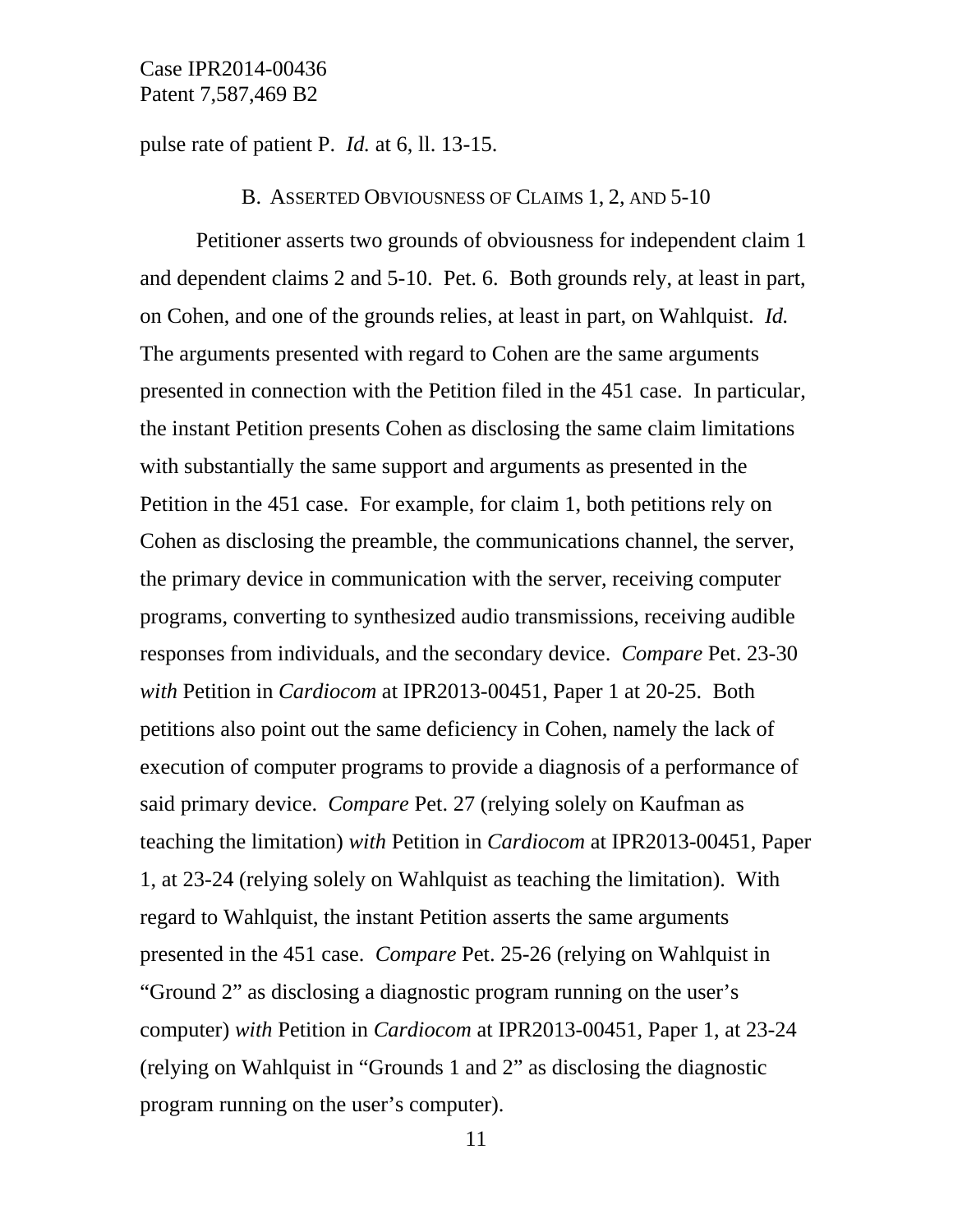We, therefore, exercise our discretion and determine that the arguments presented in the instant Petition involve the same, or substantially the same, prior art (e.g., Cohen and Wahlquist) and the same, or substantially the same, arguments previously presented in the 451 case. 35 U.S.C. § 325(d). We have taken into account that Petitioner here is a real party-in-interest in the ongoing *inter partes* review of the '469 patent. *See Cardiocom*, IPR2013-00451, Paper 26. We also have considered that Petitioner already is involved in a trial involving the '469 patent and concerning substantially similar grounds. Furthermore, as explained above, for the claims already involved in the 451 case trial, the overlap between the arguments and evidence in that trial and the grounds asserted in the Petition in this proceeding is substantial. Nothing in the Petition accounts for this substantial overlap or persuades us that we should not exercise our discretion under section 325(d). Accordingly, we reject the Petition as to claims 1, 2, and 5-10.

# C. ASSERTED OBVIOUSNESS OF CLAIMS 3-4 AND 11-22

In the 451 case, we denied institution of trial based on the determination that the petitioner in that case had not shown sufficiently that Cohen teaches the "single housing" limitation recited in claim 3 and the "household appliance" limitation recited in claims 4 and 11-22. Decision, IPR2013-00451, Paper 23, at 18, 24-25 (Jan. 16, 2014). In the instant Petition, Kaufman is proffered as disclosing both the "single housing" and the "household appliance" limitations. *See* Pet. 19.

Upon review of the evidence and arguments presented in the Petition, we determine that Petitioner fails to show a reasonable likelihood that it will prevail in showing the unpatentability of claims 3, 4, and 11-22, because the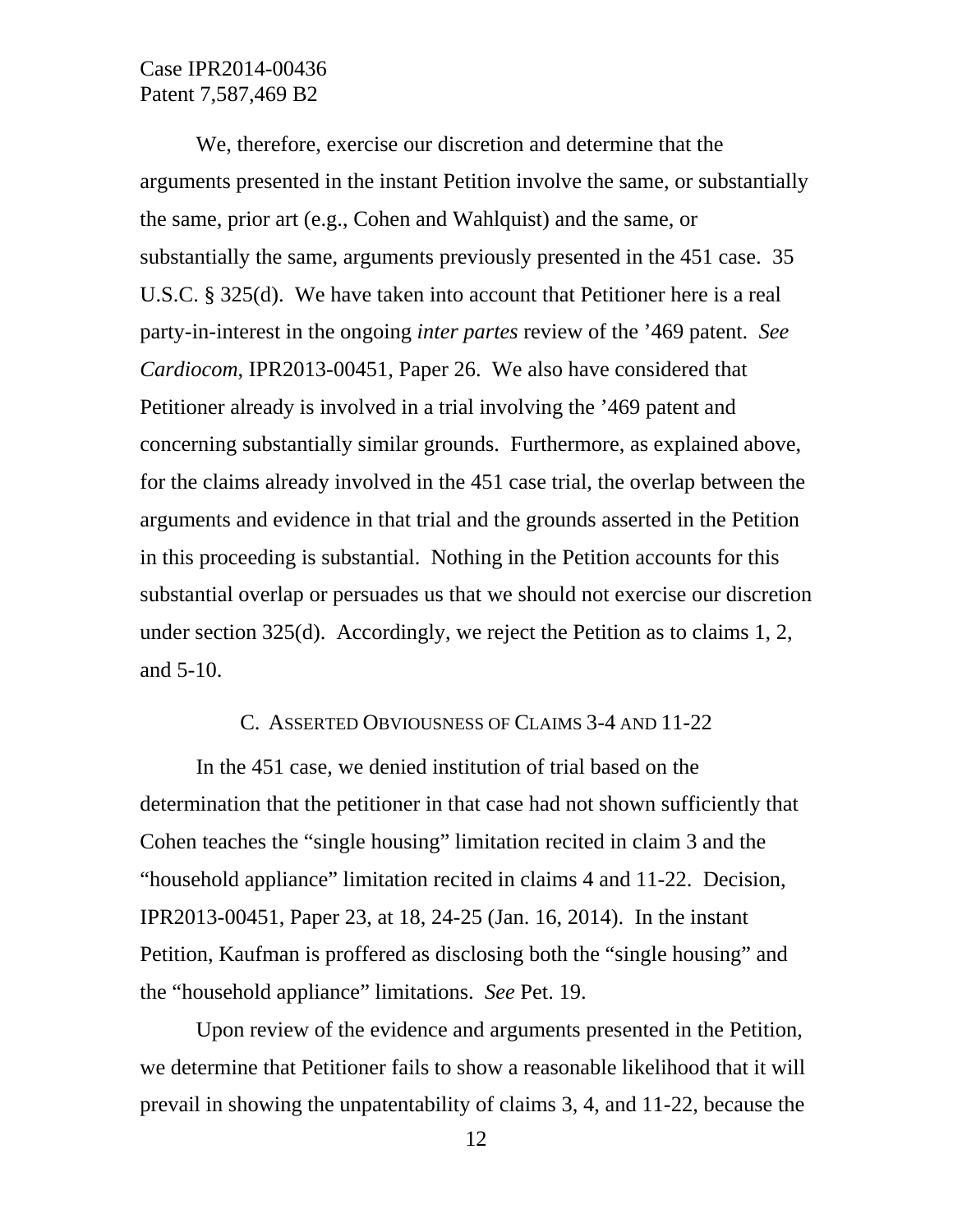Petition does not show sufficient evidence of a reasonable rationale for the combination of Cohen and Kaufman with regard to these claims. In particular, we find persuasive Patent Owner's argument that Petitioner's proffered rationale for the combination of Cohen and Kaufman does not explain sufficiently how Cohen may be modified to include Kaufman's cabinet. Prelim. Resp. 34. Petitioner's contention is that the modification of Cohen to include a device that runs programs and allows for user interaction would have been obvious because Kaufman discloses such a system, "packaged in a single household appliance." Pet. 20. This statement by Petitioner does not demonstrate sufficiently a reason why a person of ordinary skill in the art would have modified Cohen to include a Kaufman home-use-designed cabinet to house the Cohen servers alleged to be the primary and secondary devices to achieve the "household appliance" and "single housing" limitations. In other words, Petitioner's proffered motivation to combine Kaufman and Cohen leaves unexplained why a person of ordinary skill in the art would select the "household appliance" and "single housing" of Kaufman to modify Cohen's system. *See Unigene Labs., Inc. v. Apotex, Inc.*, 655 F.3d 1352, 1360 (Fed. Cir. 2011) ("Obviousness requires more than a mere showing that the prior art includes separate references covering each separate limitation in a claim under examination. Rather, obviousness requires the additional showing that a person of ordinary skill at the time of the invention would have selected and combined those prior art elements in the normal course of research and development to yield the claimed invention.") (internal citations omitted).

Furthermore, Petitioner's reliance on the testimony of Dr. Stone also fails to show sufficient evidence of a rationale to combine Kaufman and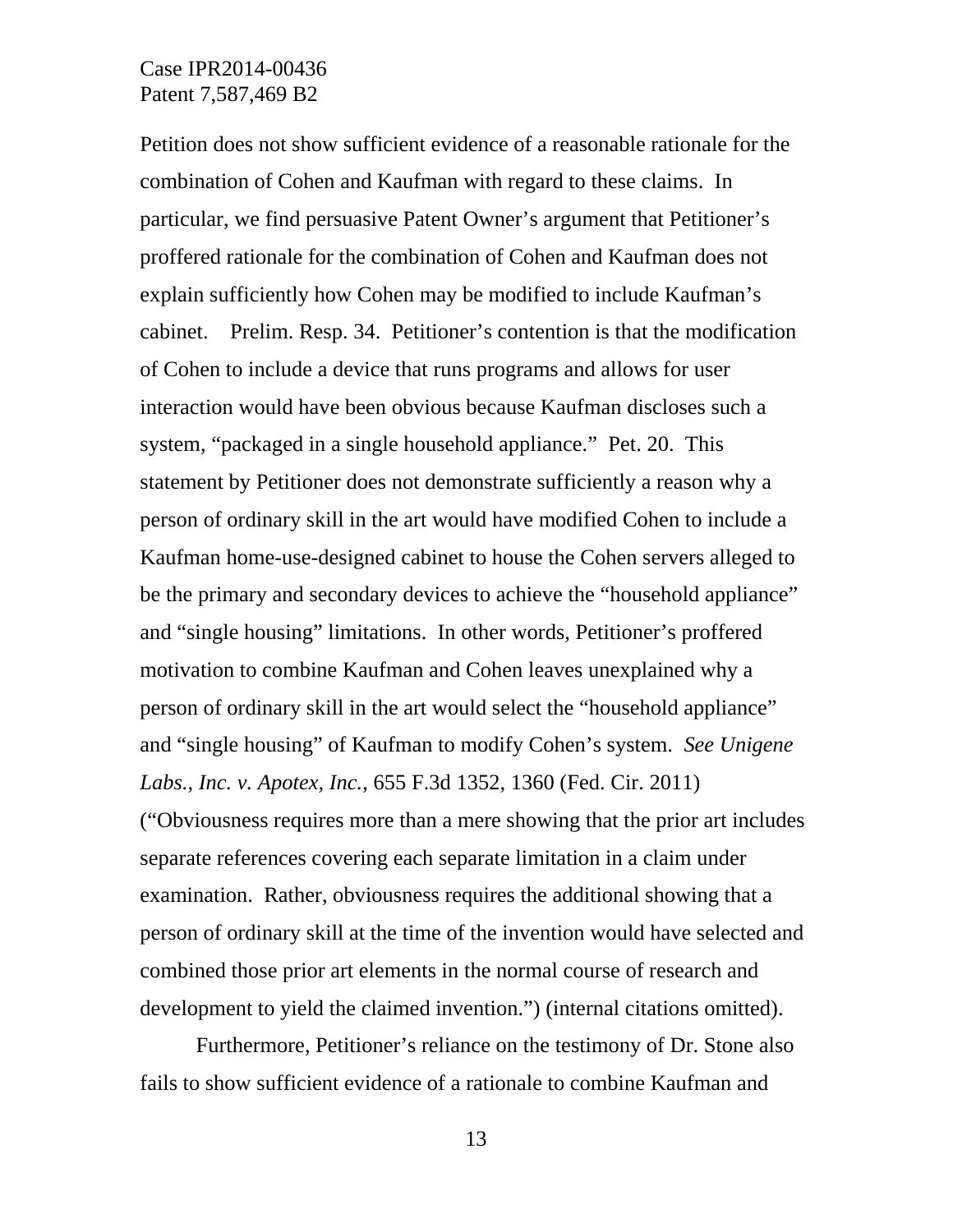Cohen. *See* Pet. 20 (citing Ex. 1007 ¶¶ 38, 43, 47, and 68). First, the Petition merely states that "[a]dditional reasons to combine the art are described in the attached Declaration," but does not offer any explanation of the additional alleged "reasons to combine" that may be found in Dr. Stone's declaration. *See id*.; 37 C.F.R. § 42.104(b)(4) (a petition for *inter partes* review must explain "[h]ow the construed claim is unpatentable"). Second, even considering the cited portions of the declaration, we are not persuaded that these paragraphs offer a sufficient reason to modify Cohen to achieve the "household appliance" or "single-housing" limitation, as taught by Kaufman—this is the rationale missing from the cited portions of the declaration. Stating that the references deal with similar features or devices, and alluding to the allegation that the combination ensures "proper[] functioning" with a patient, are unpersuasive. *See* Ex. 1007 ¶¶ 38, 43, 47, 68. We find no evidence presented in the cited testimony of Dr. Stone to explain how a motivation to make the device function properly when interacting with a patient also motivates one of ordinary skill in the art to include the primary and secondary servers of Cohen into a home-usedesigned cabinet, such as that taught in Kaufman.

As for the ground pertaining to the combination of Cohen, Kaufman, and Wahlquist, Petitioner also fails to demonstrate a sufficient rationale for why a person of ordinary skill in the art would find it obvious to modify Cohen with Kaufman's disclosure of the "household appliance" and "single housing." *See* Pet 21-22 (focusing on the combination of the references with regard to the sending of computer programs over a network and speech recognition and synthesis limitations). Accordingly, we determine, for purposes of this decision, that the record does not show sufficient evidence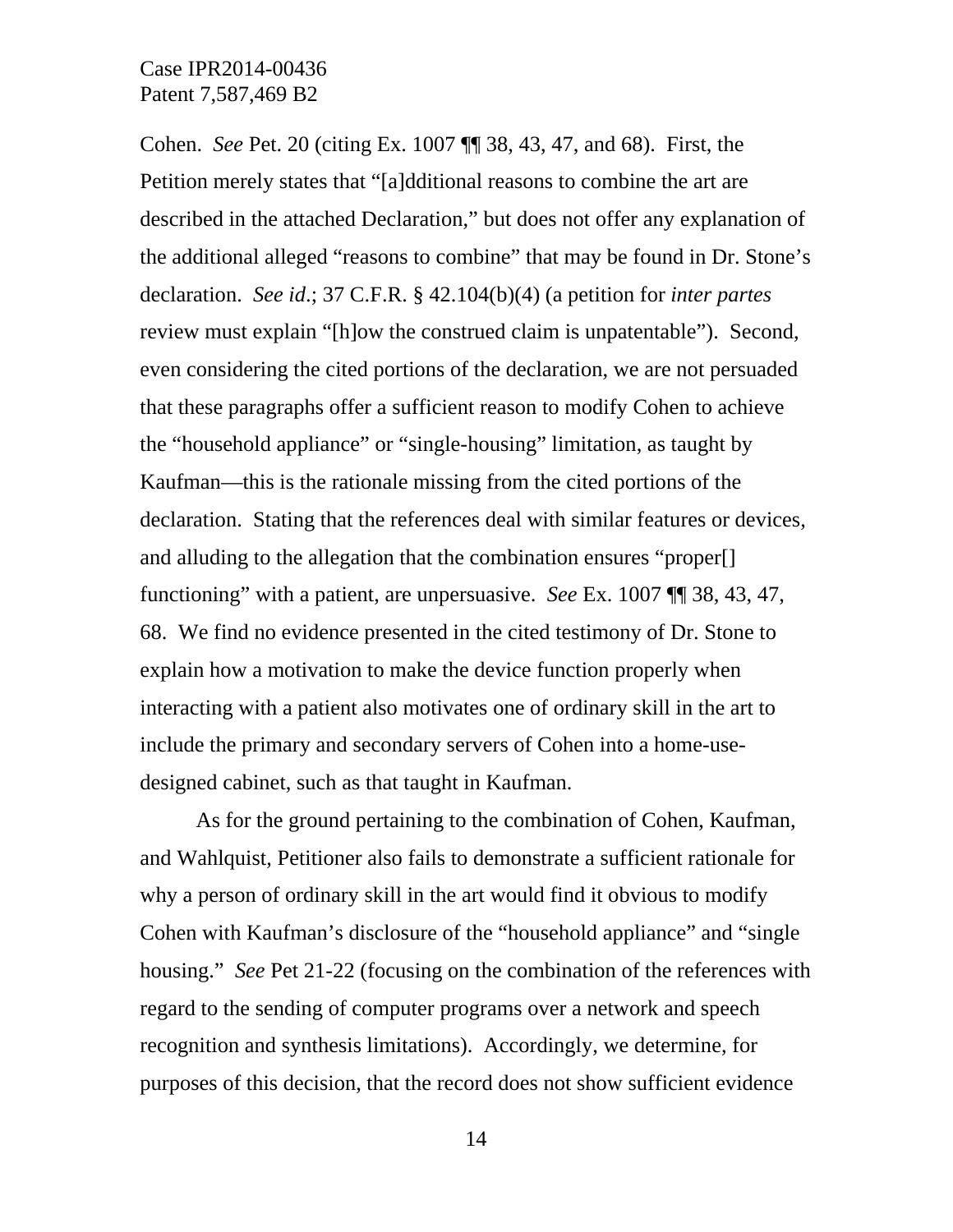that there is a reasonable likelihood Petitioner will prevail as to its contention that claims 3, 4, and 11-22 would have been obvious over the combination of Cohen and Kaufman or over the combination of Cohen, Kaufman, and Wahlquist.

## III. CONCLUSION

For the foregoing reasons, we reject the request for institution of *inter partes* review of claims 1-2 and 5-10, and deny institution of *inter partes* review of claims 3-4 and 11-22 of the '469 patent based on all the grounds asserted in the Petition. Accordingly, the pending Motion for Joinder is rendered moot.

#### IV. ORDER

After due consideration of the record before us, it is ORDERED that the petition is denied and no trial is instituted; and FURTHER ORDERED that Petitioner's Motion for Joinder is *denied*.